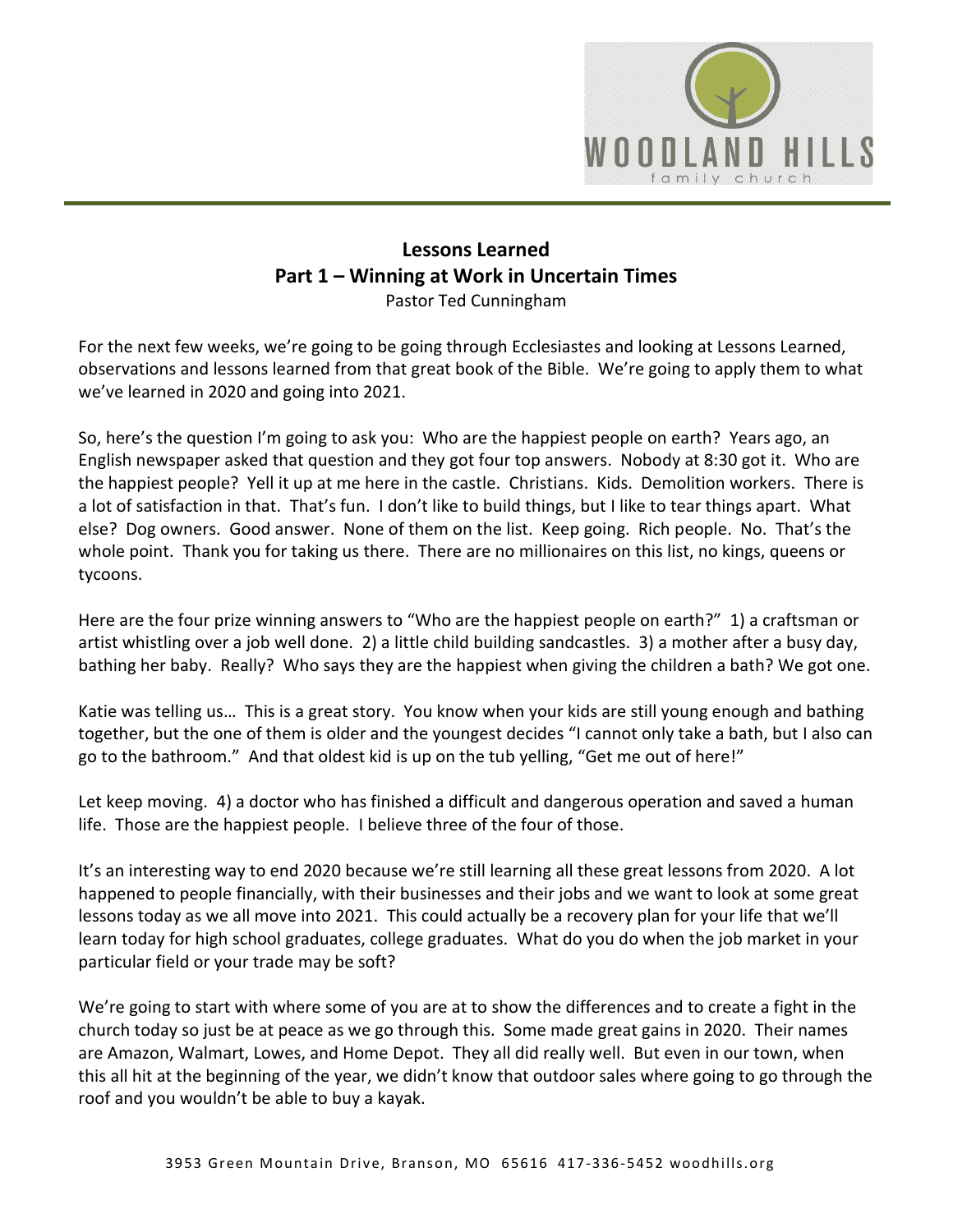We didn't know that recreational activities were going to sky rocket. So, some businesses, even within the hospitality industry, did very well while others suffered. Some even went out of business. What do you do with that?

How about this one. Some in here received stimulus, that sweet stimulus cash, and some didn't qualify. There are those in here… and we've heard all the stories. There are some in here who your boss, your work received the PPP, but they sent you home to be on unemployment anyway. They are not using the PPP appropriately or I would even say legally and you're like what do we do about that? It's frustrating because you didn't see any of that money.

And at the same time, some of you… And this is where landlords are a little frustrated. It's bottoms up as well because some of you received the stimulus that should have gone towards a rent payment and it didn't. You're like, *I don't know why my landlord is frustrated with me*. It's probably because you haven't paid rent in three months and they saw you walking in with a 70" TV to put on the wall. See, this is what's going on.

This is why the Babylon Bee… It's one of my favorite news sources. It's not a new source. It's satire, it's comedy. If you remember in October, President Trump retweeted a Babylon Bee article as though it was news. He got in a lot of hot water. But here are some of the Babylon Bee articles that I've just loved during this time.:

*Americans excitedly anticipate getting paid with their own money*. And the republicans all laughed. And then they go after Dave Ramsey all the time and I love it. If you are a Dave Ramsey fan… These are some of my favorite. *Dave Ramsey dresses up as a mall Santa to tell kids, "You can't afford that."* This is one of my favorite Dave Ramsey ones. *Davey Ramsey releases, "Should I buy this magic eight ball that always answers NO."* And add on top of this whole stimulus thing *1.2 million dead Americans receive stimulus*. I have no problem with 1.2 million people receiving stimulus so long as they vote. Oh no, not working at 10:00? It killed at 8:30, I've got to be honest with you. We're still very sensitive over that one.

How about this? This one we've heard from the folks and this created a lot of tension in our community. Some made \$900.00 a week on unemployment for months while others and maybe friends of yours or family members worked 40 hours a week for the same \$500.00.

What's the recovery plan? How do you move forward in your work or in your business when calamity hits? That's what we want to wrestle with today and we're going to learn from the Book of Ecclesiastes. What should we do when calamity falls on us suddenly and unexpectedly?

If you have your bibles, turn to Ecclesiastes 1 and then we're going to jump to Chapter 9 for two verses that sum up 2020 financially, and for many businesses, sums it up to a tee.

In Ecclesiastes 1: 1-3, we get introduction, theme, and purpose for this book. I love this book. If you are a realist, you love this book. If you've ever said to your kids, "Life is not fair…" Raise your hand if you've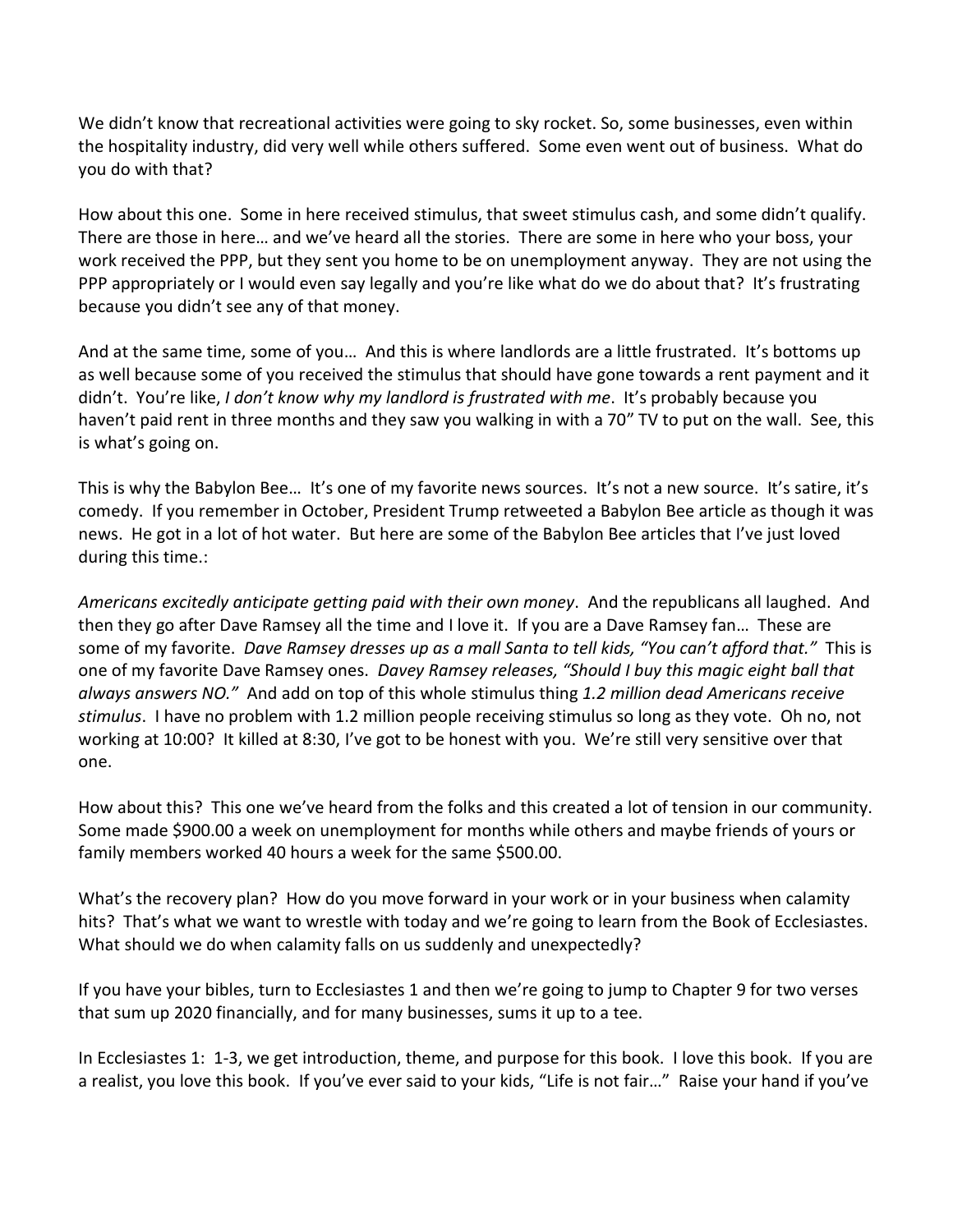ever said that to your children. Today, you're going to get verses for that. Life is not fair. That's my dad's favorite saying. This book can be dark and pessimistic, and it very much fits my personality.

We're going to Ecclesiastes 1: 1-3 and it starts with the author, the words of the teacher. And as most teachers do, there are questions asked, observations made, and lessons learned. *[1](https://www.studylight.org/desk/?q=ec%201:1&t1=en_niv&sr=1) The words of the Teacher, son of David, king in Jerusalem…* And then we get this emphatic statement. *[2](https://www.studylight.org/desk/?q=ec%201:2&t1=en_niv&sr=1) "Meaningless! Meaningless!" says the Teacher. "Utterly meaningless!* Everything is meaningless." *[3](https://www.studylight.org/desk/?q=ec%201:3&t1=en_niv&sr=1) What do people gain from all their labors at which they toil under the sun?* Welcome to Woodland Hills Family Church; we're here to try to encourage you on your journey.

What is he saying? We read this and we're like, *well then there is no purpose to human endeavors under the sun. what's the point of it?* He makes this statement to constantly bring us back in this book, to that which has true meaning and value and significance and purpose and even permanence, that what we do for God under the sun matters. But there is a lot that we can pursue. Travis talked about this a couple of weeks ago when he took us to Ecclesiastes 2 that some pursue laughter, wine, building houses, planting vineyards and they think, *that's where I'm going to find true satisfaction in life.* Then they find *that doesn't ultimately fulfill me*. So, he's going to keep coming back to this chasing after the wind.

And then we get this other idea of *[3](https://www.studylight.org/desk/?q=ec%201:3&t1=en_niv&sr=1) What do people gain…* And the word there literally means profit. After all I do to work and all that my business produces, what is left over? That is the profit, that is the gain. And then the final big theme, …*from all their labors at which they toil under the sun?* Working can be grueling labor under the sun. By under the sun, he's going to be referring to – and throughout this book – as life on earth as we go about all that we do and all of our work.

Now, you had a business that maybe you lost, or you lost a job during the pandemic. For some, they were reeling from this and they were thinking *I'm fast at what I do, I have a strong work ethic, I'm skilled, I have knowledge and wisdom in how to do this job, and yet it still didn't work out for me*. This is what we want to start with in these lessons that we're going to learn.

In Ecclesiastes 9, Solomon says, *[11](https://www.studylight.org/desk/?q=ec%209:11&t1=en_niv&sr=1) I have seen something else under the sun…* So, this is the observation, this is the life is not fair verse. He says, *The race is not to the swift…* You can be fast, but it doesn't mean you're going to win. *…or the battle to the strong, nor does food come to the wise or wealth to the brilliant or favor to the learned; but time and chance happen to them all.* Meaning you can work hard in a business, you can bring your skillset to it and your knowledge to it; you can be faster than your competitors in town and still lose a business or lose a job. And it can happen, it can fall on you unexpectedly.

*[12](https://www.studylight.org/desk/?q=ec%209:12&t1=en_niv&sr=1) Moreover, no one knows when their hour will come…* This isn't speaking just of death; it's speaking of this unexpected, unplanned, "didn't see it coming" moment when calamity hits as it did for most of us – if not all of us – in March. And then these word pictures: *As fish are caught in a cruel net, or birds are taken in a snare, so people are trapped by evil times that fall unexpectedly upon them.*

Yes, you can point some of the calamity that hit you to a virus, but then it was decisions that were being made. Maybe you were labeled essential or non-essential. Decisions started to be made about you and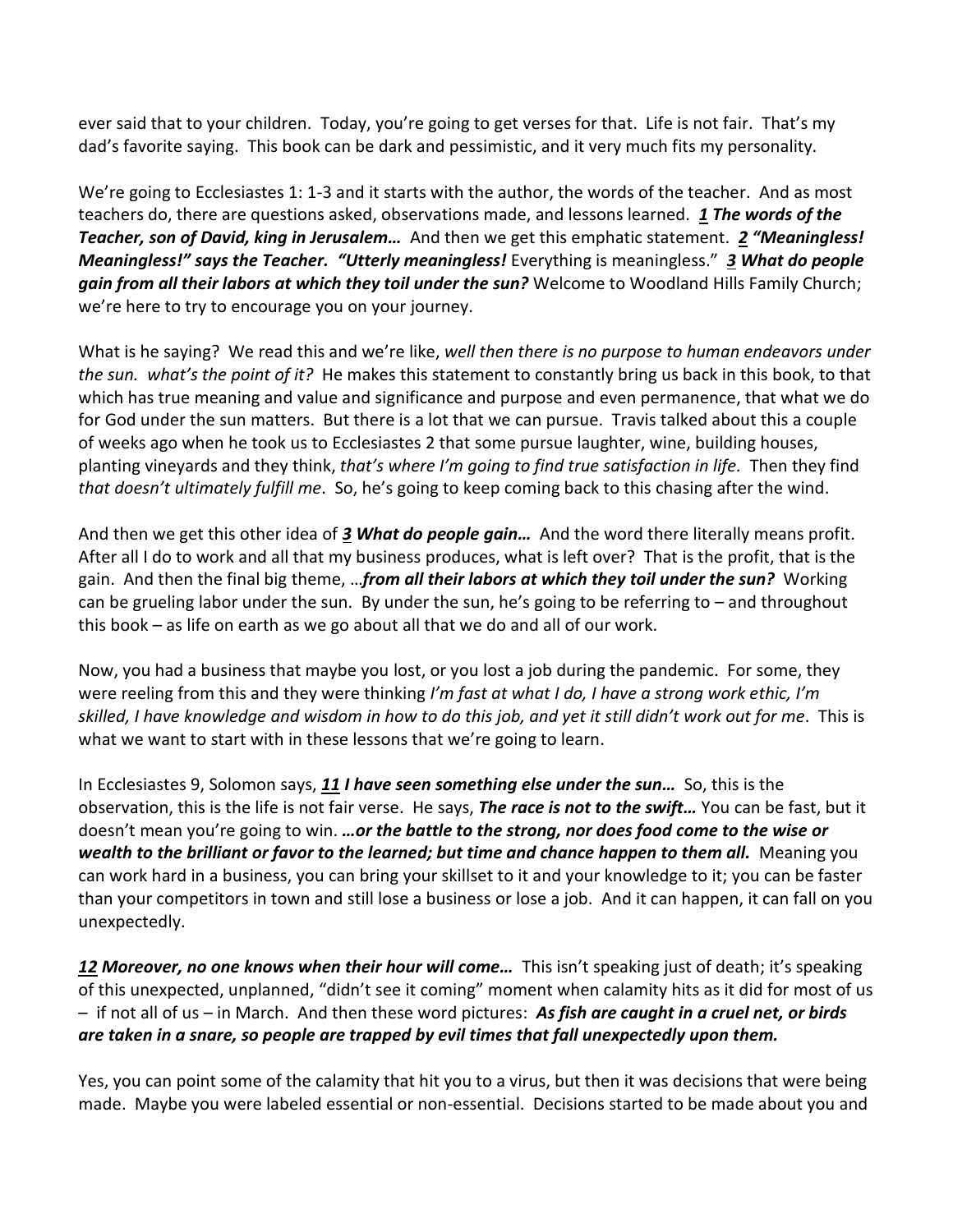your business, and these were federal decisions. Some were state decisions, some were local decisions, and it frustrated you. You're like, *but I have so much to offer and yet your business suffered*.

So, what can we do about it? We want to go through Ecclesiastes. Now, in Proverbs, you can read a lot about finances, you can read a lot about taking care of yourself with income and work for the future, but we're going to stick with the Book of Ecclesiastes and look at five lessons today of what we can do, moving forward. For some it's a recovery plan. For others, it's being prepared for the next calamity. Some of you are like, *this is a great way to end the year right here, Ted.* How many of you watched that end of the world movie that's on TV right now? It's called *Freeland*. I watch end of the world movies to be prepared and to get my Tacoma fully loaded down. If I've got 48 hours to live, I'm not driving to Greenland. I need everybody to know that. I've got some other things… We're safer in Missouri.

## **But these five we're moving forward with in Ecclesiastes:**

**1. Stay calm**. When it hit, can you think right now of family and friends who were at peace? They were at peace, they were going to ride it out and see what happens. But then other people freaked out. When we get to the fifth lesson learned today, we'll see what all of us can do to be better prepared emotionally when trials hit us, when calamity hits us.

Here's what we read in Ecclesiastes 10. *[4](https://www.studylight.org/desk/?q=ec%2010:4&t1=en_niv&sr=1) If a ruler's anger rises against you, do not leave your post…* In other words, do not resign immediately. *…calmness can lay great offenses to rest.* Or, as my Edward Jones advisor likes to share with me, the only person that gets hurt on a rollercoaster is the one who jumps off. There is great truth in that. When the stock market went down to 19,000 some of you panicked and you had friends telling you, "Hold on, hold on, don't jump off now, it could go back up." It might not go back up, but we're going to learn what to do to be better prepared for these times that we don't know what's coming. So, remain calm.

**2. Guard your tongue**. This one is very important. Have you experienced anybody venting about their job or business or employer online? I've seen people leaving work, knowing that their company got a good little bit of money called PPP. They go online or they've connected with me going, "Hey, I know where the bodies are buried at that place. This guy either starts writing checks or I'm naming names." Guard your tongue during times of calamity.

## *[12](https://www.studylight.org/desk/?q=ec%2010:12&t1=en_niv&sr=1) Words from the mouth of the wise are gracious, but fools are consumed by their own lips. [13](https://www.studylight.org/desk/?q=ec%2010:13&t1=en_niv&sr=1) At the beginning their words are folly; at the end they are wicked madness—[14](https://www.studylight.org/desk/?q=ec%2010:14&t1=en_niv&sr=1) and fools multiply words.* In other words, they are just filling the room with words and venting.

*No one knows what is coming—who can tell someone else what will happen after them?* That's where we move into these three last lessons that we'll spend more time with. But, it's very important that we guard our tongues during times of calamity.

*[20](https://www.studylight.org/desk/?q=ec%2010:20&t1=en_niv&sr=1) Do not revile the king even in your thoughts, or curse the rich in your bedroom…* Gary Smalley used to always say, "Everything you say is repeatable and it can come back to you." That even if you're with someone who is an intimate friend or a close friend or family member and you start venting and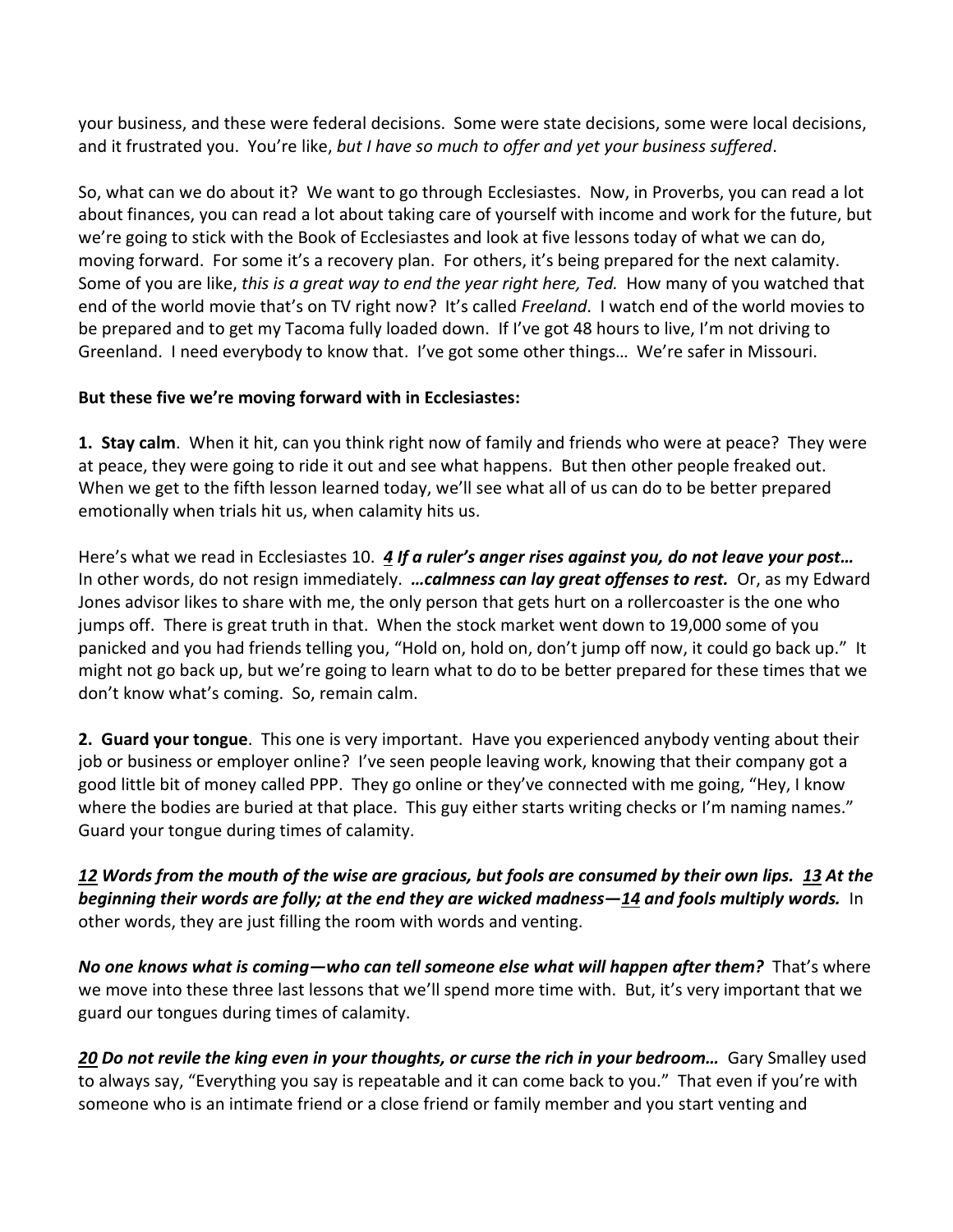pouring… everything you say is repeatable. Even in intimate moments, guard your tongue. We have the research out… I don't know if you've seen it lately. I've been reading it. We think venting helps and we'll tell people just get it off your chest. It actually doesn't help your emotional state to vent. It's better for your emotional and mental health to guard your tongue. You guard your tongue, you guard your life. The scripture says, *…because a bird in the sky may carry your words, and a bird on the wing may report what you say.* So, when calamity hits, we remain calm, guard our tongues.

**3. Take risk in multiple ventures**. I love this one as we continue through Ecclesiastes. That could be businesses, but that also can be jobs. It's time for a side hustle, it's time for another job. We read in Ecclesiastes 11, *[1](https://www.studylight.org/desk/?q=ec%2011:1&t1=en_niv&sr=1) Ship your grain across the sea…* We're going to get a maritime and a farming illustration. …*after many days you may receive a return. [2](https://www.studylight.org/desk/?q=ec%2011:2&t1=en_niv&sr=1) Invest in seven ventures, yes, in eight…* So, practically, I'm encouraging everybody in here to have seven jobs. You need seven jobs or small businesses. And here's what it says. *…you do not know what disaster may come upon the land.* So, guess what? Don't put all your eggs in one basket means if you're only in one thing and calamity hits and wipes that one thing out, you've got nothing to fall back on.

I have a lot of friends who are comedians that they make their living on stage. Guess what? The Stage died in March, April, May. I was with a buddy in November who did tree total gigs and, as a comedian, you can't feed your family on three totals gigs. He goes, "I'm getting another business going, I'm taking another job."

I talked to one guy who was on Broadway and he now is a receptionist in a health club. He goes, "Even if Broadway opens up soon, I'll keep that job to have something. You never know what's going to work and what's not going to work. You don't know exactly how things are going to pan out so be prepared. Have more than one job. Have more than one venture. You do not know what disaster will fall. *[3](https://www.studylight.org/desk/?q=ec%2011:3&t1=en_niv&sr=1) If clouds are full of water, they pour rain on the earth. Whether a tree falls to the south or to the north, in the place where it falls, there it will lie. [4](https://www.studylight.org/desk/?q=ec%2011:4&t1=en_niv&sr=1) Whoever watches the wind will not plant; whoever looks at the clouds will not reap.*

So, some of you are going to wait for the perfect time to start this busines and I'm just going to try to encourage you. The perfect time may be right now. And it ain't perfect. You have to get after it. I have a buddy who owns a restaurant in this town. He called me a couple of weeks ago and he had enthusiasm in his voice that I didn't hear in his voice in March, April, and May. He said, "I'm starting this business. I'm still keeping the restaurants, but I'm starting this business. I wanted you to know about it. If you know anyone who could use it." That excitement in his voice to say, "I know I may not make a lot of money doing something, but I know it's going to feed my family." That's what we would call a low risk, low reward business.

I loved when I heard the entertainers in town who couldn't work in March or April or May so they started a landscaping businesses. They got going and diversified during this time.

Some of you are going to wait for the perfect time, the perfect scenario, the perfect situation. The scripture says you'll get after nothing. So, what's your side-hustle?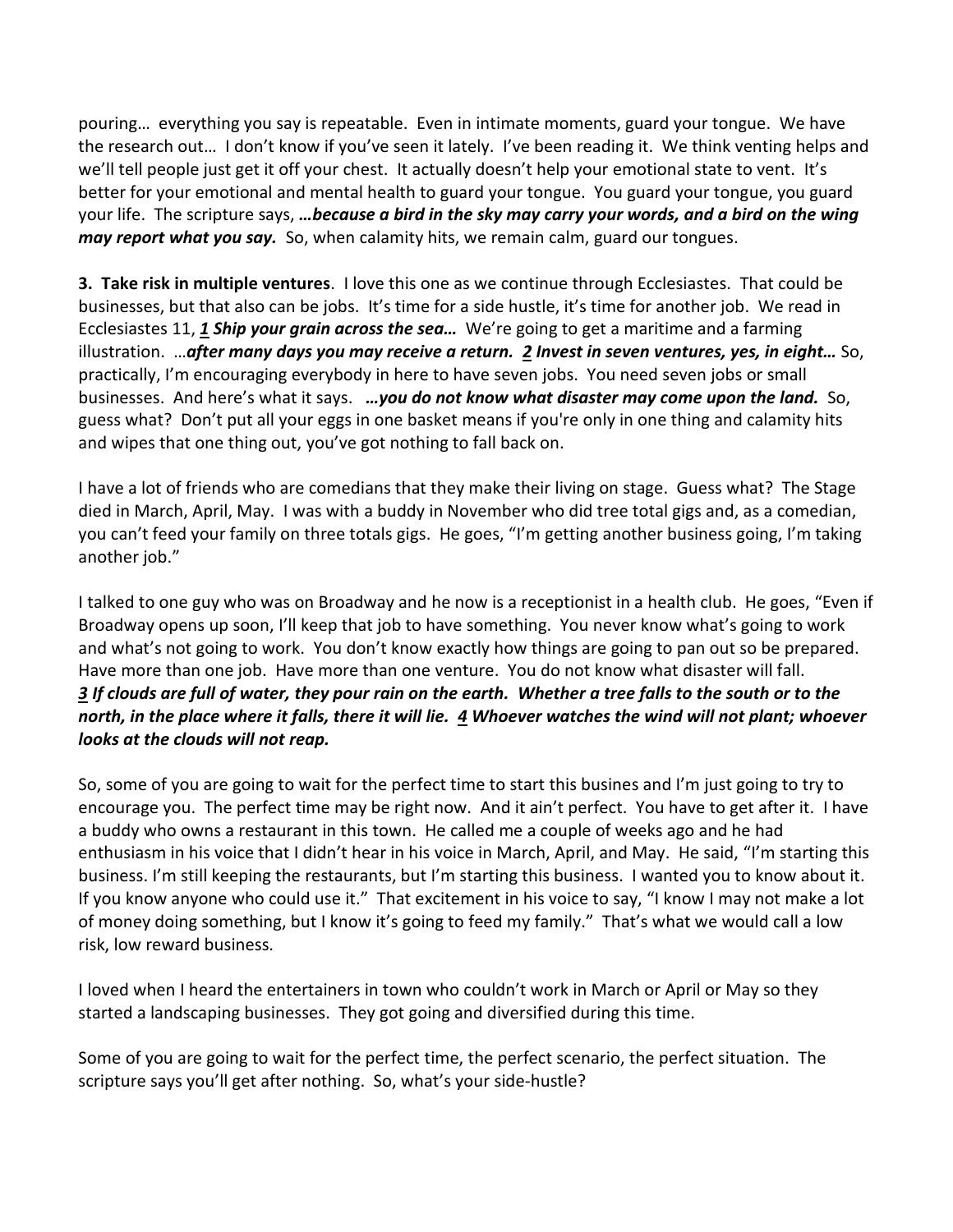I have another buddy in here that lost his job. He's had a couple other jobs and tried to take these jobs and things just haven't worked out, as you can imagine trying to get another job is one thing but starting a new career in the middle of this pandemic has been very challenging. He's just had the attitude *I have to do a couple different things right now that maybe from here on out, but I'm going to do it.*

**4. Hustle.** You've heard of the side-hustle, but this is the hustle. Let me tell you… Young people, if you want to know how to please an employer today, old people love the word *hustle*. Al, your greeter on the way in, he laid bricks. I worked for a mason during college and this mason was such a gentle soul. Almost daily, he would remind me, "Ted, you make us no money." *Thank you. That's why I'm here, to do all I can to help.*

He wanted me to know we're only making money when this brick goes on the wall. He said, "Don't you dare slow me down. There better be mortar on this board and there better be stacks of bricks right there. I don't care if you're sweating or if you're hurt. Don't let me stop." I mean he was… *Grace* would be the word I would use to describe this guy. I was sharing that with Al after the last service and he goes, "Oh yeah! I think we all learned that." They love hustle.

So, even if you take a job you're not skilled at or you have no knowledge of, I can tell you… In the first service… I'm not going to ask in this service or online. Raise your hand if you're an employer looking for someone right now to work. How many of you would take someone who just worked hard but didn't necessarily know how to do it? That's why we have this thing called entry level jobs or minimum wage. Get after it. This is the work ethic part.

Continuing in Chapter 11 *- [5](https://www.studylight.org/desk/?q=ec%2011:5&t1=en_niv&sr=1) As you do not know the path of the wind, or how the body is formed in a mother's womb, so you cannot understand the work of God, the Maker of all things.* We're going to see today we're called to diligent labor and then trust the sovereignty of God. Get out there and work hard and trust God with the results.

*[6](https://www.studylight.org/desk/?q=ec%2011:6&t1=en_niv&sr=1) Sow your seed in the morning, and at evening let your hands not be idle…* We get this word picture from Chapter 1. Don't slow down. Now if you're a workaholic working 20 hours a day, that's a different message for another day. The message today is for people to get working. And all God's people said… Amen. It's for people to hustle. I love this word picture because you go to work, maybe you work a job in town, in the community, in the morning and you get home in the evening and this is what you would call your side-hustle. Your job at night. *…for you do not know which will succeed…* So, you go out and you have multiple jobs or multiple ventures. *…whether this or that…* One may work, one may not, but obviously we want this last part. *…or whether both will do equally well.* That's the goal. We would love that, but we don't know.

One of our staff members has a daughter who is a pastry chef at a high-end restaurant in a large city. As soon as she went in… You can image, high-end restaurants went down pretty quickly and closed pretty fast in March. As soon as she was told the restaurant was closing, she didn't go home. She got in her car and she went looking for a job. She ended up working at an ammo depot. This was a restaurant in Texas in case you're wondering. She ended up going and I don't know what you do in an ammo depot, but she was working. It's that hustle.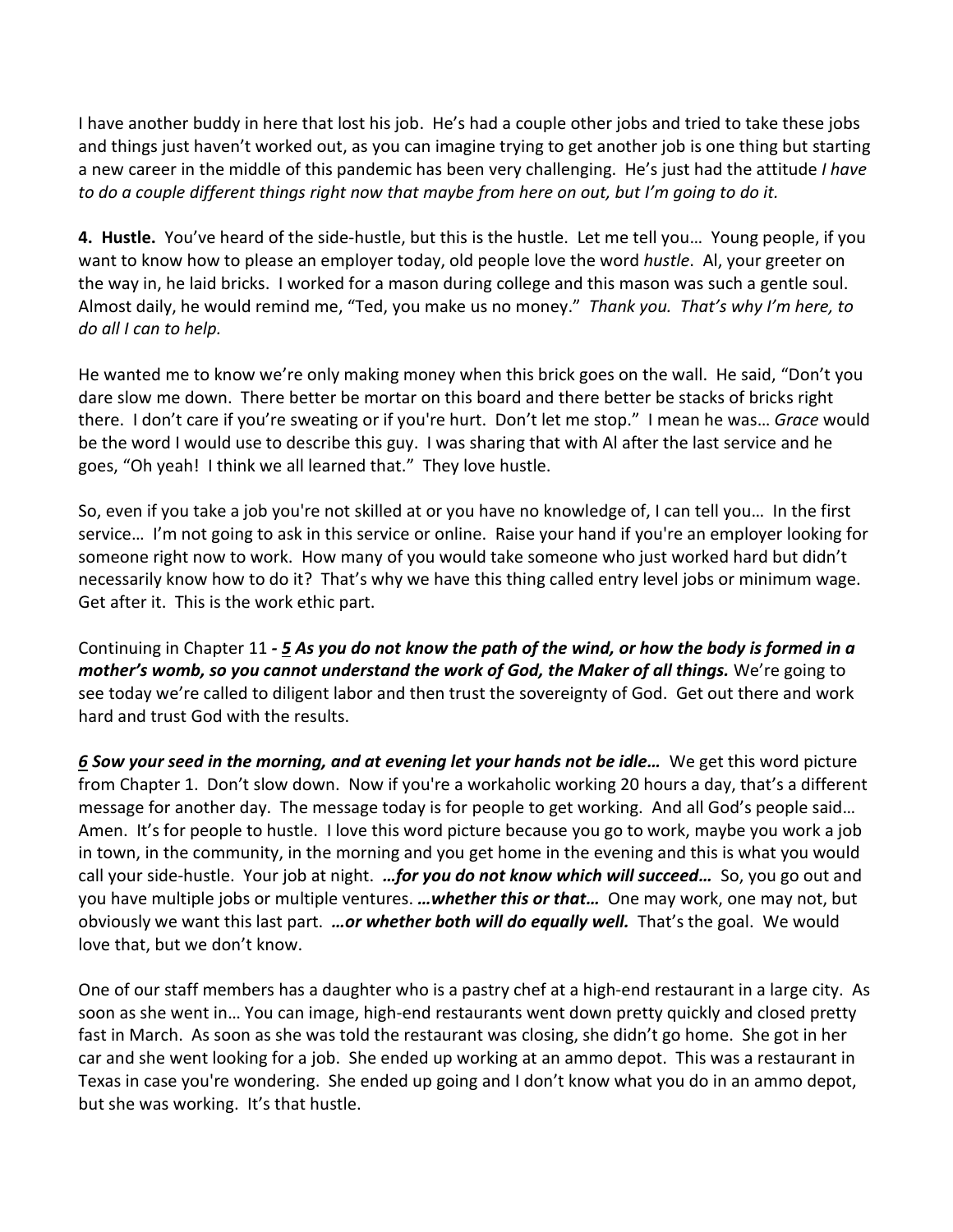When everything shut down but then PPP hit, and you saw help wanted signs everywhere in town… My son was 14 at the time; he turned 15 in the summer. But I drove my son up and down the strip and I said, "Never is there a better time for a 14-year-old to get a job." I took him place after place after place. Carson looks at me and goes, "You're loving this, aren't you?" I go, "I can't explain to you how much I'm loving this. This brings great joy to a parent to see a kid who is working hard.

In Ecclesiastes 9, if you go back to that, you read, *[10](https://www.studylight.org/desk/?q=ec%209:10&t1=en_niv&sr=1) Whatever your hand finds to do, do it with all your might...* That sounds like Paul in Colossians, doesn't it? "Do you work as unto the lord, not to human masters." *…for in the realm of the dead, where you are going, there is neither working nor planning nor knowledge nor wisdom.* In other words, under the sun, this is your shot right now at work.

When you get to Ecclesiastes 10 again, Verse 18, I want to give you the context for this. it's okay to have hobbies, it's okay to have a good time, and it's okay to do what we did on Thursday and Friday, which was a feast. We gathered with family and friends, we laughed, and we ate way too much. We did, and we enjoyed it. But life can't be all about that. Because if it's all about feasting, if it's all about the good times, the fun, and the hobbies, the scripture says, *[18](https://www.studylight.org/desk/?q=ec%2010:18&t1=en_niv&sr=1) Through laziness, the rafters sag…* This is the responsibility part. *…because of idle hands, the house leaks.*

The context of that in Ecclesiastes is a king who loves to party. A king who loves to feast. A king who loves to gather the subjects and have wine and food and party all the time from morning to night. We just read that's not how life works, that's not how responsibility works. You can't party from morning to night or your house will fall apart. Not to mention what you read in Ecclesiastes 10 that if the king depletes the states funds for this, you have no money to do what needs to be done.

And you read, *[17](https://www.studylight.org/desk/?q=ec%2010:17&t1=en_niv&sr=1) Blessed is the land whose king is of noble birth and whose princes eat at a proper time...* What it's saying is there is a time for feasting. It's what we did this weekend, but now we're going to move back and there's going to be more feasting this week, but we're going to move into the responsibility that we have before us. The feast is *for strength and not for drunkenness.* If you're partying all the time, you're partying for all the wrong reasons.

And then it says, *[19](https://www.studylight.org/desk/?q=ec%2010:19&t1=en_niv&sr=1) A feast is made for laughter, wine makes life merry, and money is the answer for everything.* The idea her is that you can just throw money at anything you need in life and everything is going to be great and you're going to find ultimate fulfillment, and it's just not true. Remember God has enabled you to work. We learn this in Ecclesiastes. He enables you to work and he also enables you to enjoy the fruit of your labor. So, we get after it and we work hard.

**5. Trust God**. Trust his plan for your life. We don't know what 2020 brings, but I have great faith in the promises of God. I know he's got me, and he's got you. We read in Ecclesiastes at the very end, *[13](https://www.studylight.org/desk/?q=ec%2012:13&t1=en_niv&sr=1) Now all has been heard…* So, this is after so many observations and questions and lessons throughout this great book. …*here is the conclusion of the matter: Fear God and keep his commandments…* Trust God, fear God, and do the right thing. *…for this is the duty of all mankind. [14](https://www.studylight.org/desk/?q=ec%2012:14&t1=en_niv&sr=1) For God will bring every deed into judgment, including every hidden thing…*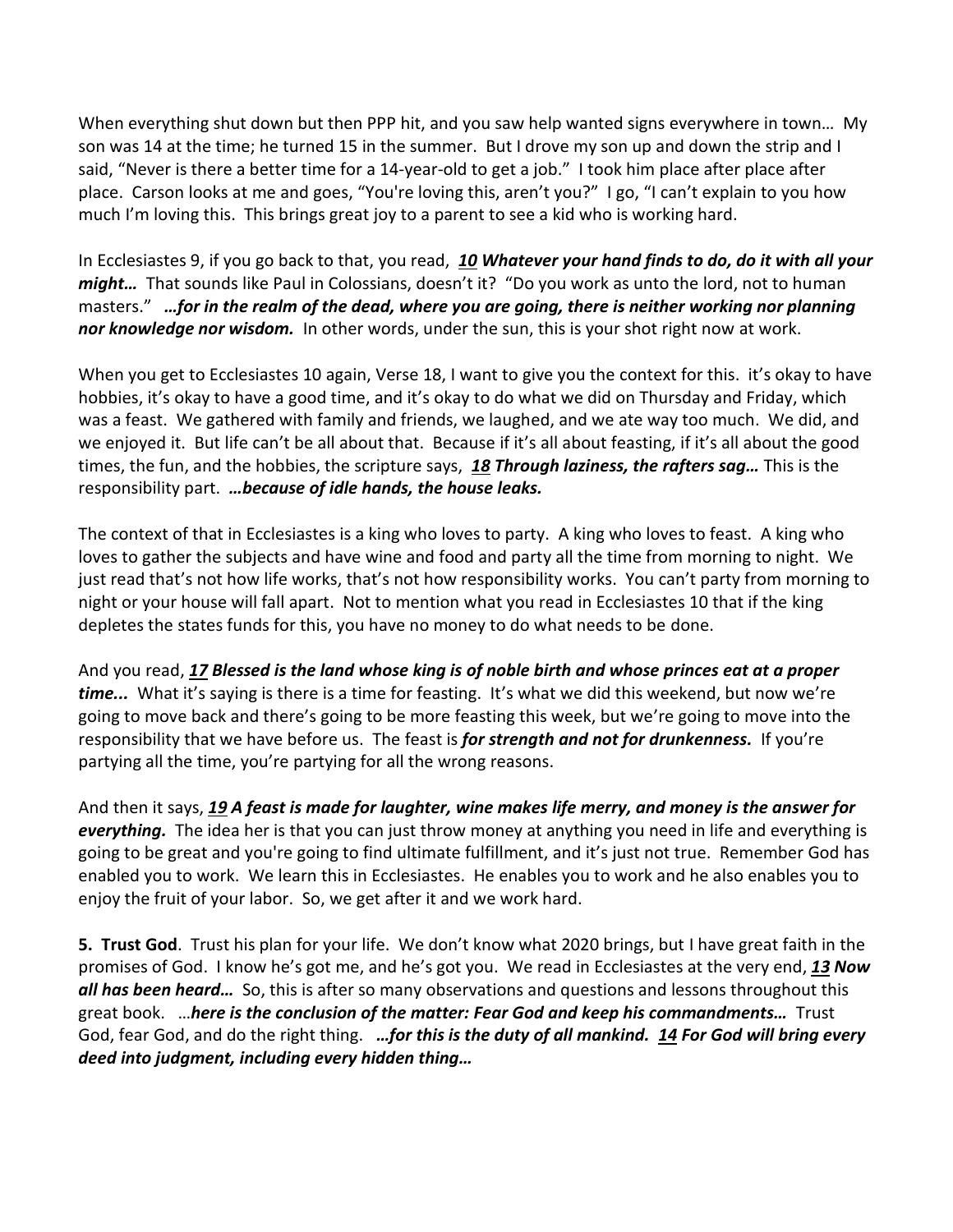Be encouraged for those of you right now who are working hard and you don't get the pats on the back that you think you deserve. You didn't get the bonus this year that you think you deserve. You didn't get the raise this year that you think you deserve. And you're like, *I bring my best. I bring all of my resources to this job. All of the assets that were just stated in Ecclesiastes 9: 11, I bring all of that. I work hard, I work fast, I'm diligent, I don't rip my employer off and sometimes I feel like he or she doesn't see it.* God brings every deed into judgment including every hidden thing. *…whether it is good or evil.*

This week I read something that encouraged me. I hope it encourages you. It was by Carolyn Mahaney. She referring to this very last part. After all the observations, after all the questions have been asked and answered through this great book, here's what she says about this text:

*"Finally, Ecclesiastes helps us to see beyond our unhappy business. Even if your friends walk away, your business fails, or you are forced to move to a smaller home, you can persevere because the final value of your work is not found in this life. In other words, it is not left to us here and now to determine the value of our work."* 

Remember he said meaningless, meaningless, utterly meaningless. We're wanting to pursue work and, in our work, find that which has value and worth and meaning and permanence. For God will bring every deed into judgment whether it's secret thing, good, or evil.

As one author puts it, *"Perform the duties of your present circumstances."*

Do the right thing. Be diligent in your labor and trust the results to God.

*"Trusting God, who will ultimately judge the fruitfulness or our work and give us our heavenly reward. This means that to matter how much heart you have poured into a failed friendship, how much creativity, time, resources, energy you invested in a business you now have to lose or how much effort you put into a home you have to leave, your work for the lord is never a net loss. Let me say it again. your work for the Lord is never a net loss because you never know how God is going to use it."*

This is why Paul exhorts us in 1 Corinthians 15*, [58](https://www.studylight.org/desk/?q=1co%2015:58&t1=en_niv&sr=1) Therefore, my dear brothers and sisters, stand firm. Let nothing move you. Always give yourselves fully to the work of the Lord, because you know that your labor in the Lord is not in vain.* Life under the sun is brutal and it shows no signs of getting any easier. That's my encouragement to you in 2021. Our work is cursed and will more likely than not, fail us on some human level, but the godly man or woman can face the future with peace and confidence. Why? For the same God who told us that life is hard has also told us that he will be near. We trust God.

Jesus put it this way in Matthew 6, *[25](https://www.studylight.org/desk/?q=mt%206:25&t1=en_niv&sr=1) Therefore, I tell you do not worry about your life..."* Don't be worried about 2021. Let your head hit the pillow tonight, trusting God's plan and trusting the future in the hands of God. *"…what you will eat or drink; or about your body, what you will wear. Is not life more than food, and the body more than clothes? [26](https://www.studylight.org/desk/?q=mt%206:26&t1=en_niv&sr=1) Look at the birds of the air; they do not sow or reap or store away in barns, and yet your heavenly Father feeds them. Are you not much more valuable than they?*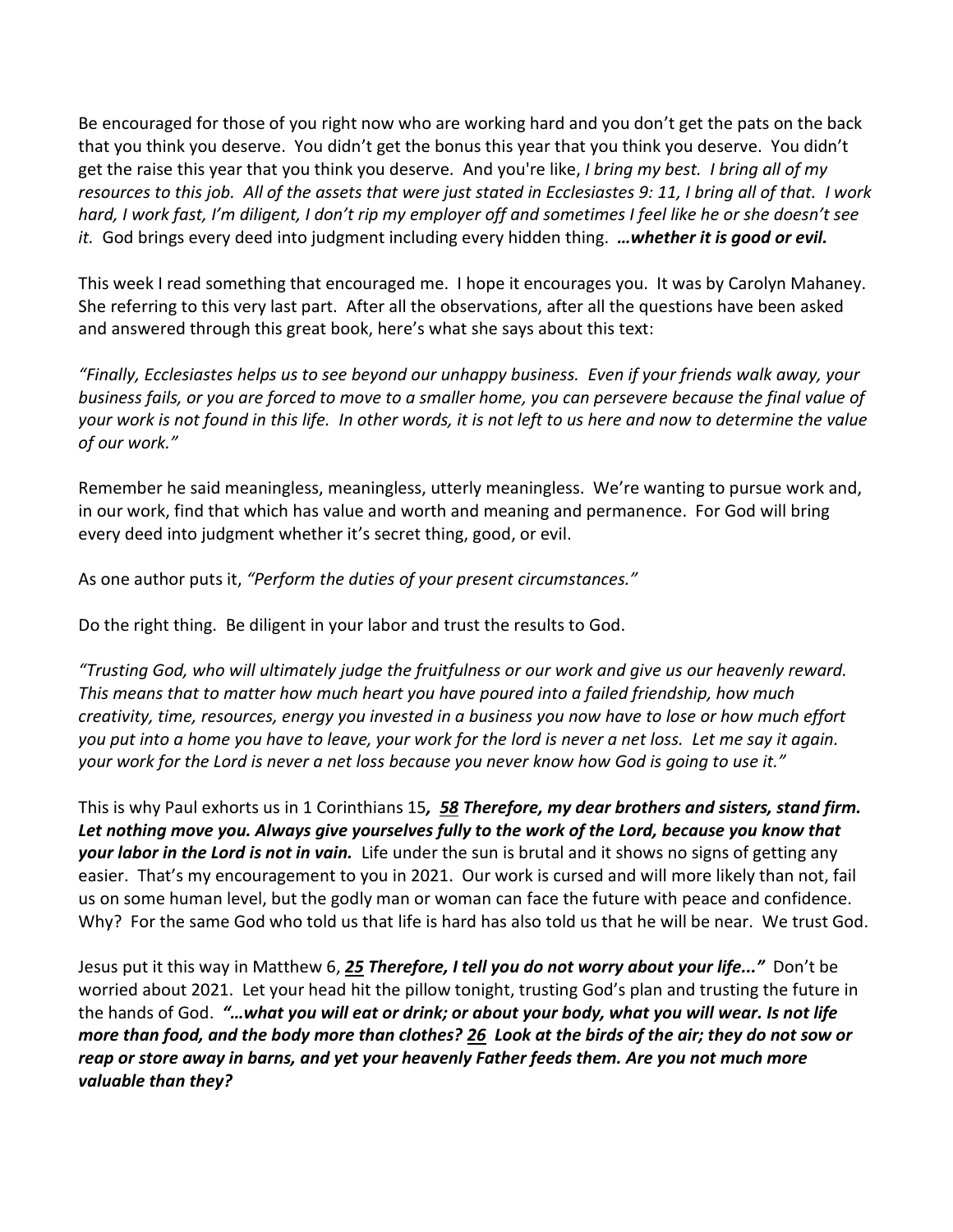I had a great moment yesterday with the family. It's one of my favorite things to do when someone is trying to work through issues in life to remind a person of their value. If you're having conflict in your family right now, do you know what I would encourage you to do? Just go home and remind that loved one how much you love them, care for them. You disagree on things and maybe how things are going to get accomplished. "I love you, I care for you; you are valuable"

In our work with couples, we do the same thing. Sometimes a couple at odds with each other will forget their value and their worth and their love. When a couple begins stating that again, those words come out of their mouth and things begin to change.

Some of you in your work right now need to be reminded of the value you have before your heavenly Father, period. He cares for you. He watches over you.

The scripture goes on*, Can any one of you by worrying add a single hour to your life?* Answer that for me. No. *[28](https://www.studylight.org/desk/?q=mt%206:28&t1=en_niv&sr=1) "And why do you worry about clothes? See how the flowers of the field grow. They do not labor or spin. [29](https://www.studylight.org/desk/?q=mt%206:29&t1=en_niv&sr=1) Yet I tell you that not even Solomon in all his splendor was dressed like one of these. [30](https://www.studylight.org/desk/?q=mt%206:30&t1=en_niv&sr=1) If that is how God clothes the grass of the field, which is here today and tomorrow is thrown into the fire, will he not much more clothe you—you of little faith? [31](https://www.studylight.org/desk/?q=mt%206:31&t1=en_niv&sr=1) So do not worry, saying, 'What shall we eat?' or 'What shall we drink?' or 'What shall we wear?' [32](https://www.studylight.org/desk/?q=mt%206:32&t1=en_niv&sr=1) For the pagans run after all these things, and your heavenly Father knows that you need them. [33](https://www.studylight.org/desk/?q=mt%206:33&t1=en_niv&sr=1) But seek first his kingdom and his righteousness…*

Whatever new venture you take on next year, seek his kingdom and his righteousness. Whatever new job you take, additional business you take, side-hustle you take, seek first his kingdom and his righteousness. …*and all these things will be given to you as well. [34](https://www.studylight.org/desk/?q=mt%206:34&t1=en_niv&sr=1) Therefore do not worry about tomorrow, for tomorrow will worry about itself. Each day has enough trouble of its own.*

Each day has plenty for us to tackle and to go through. High school student, college student worried about the future, continue to pour yourself into your studies. Fear God and keep his commandments and do the right thing. Be diligent, hustle, guard your tongue, stay calm, trust God's plan working out in your life. The person who has been labeled non-essential, you have value before your heavenly Father. You have value before God. He's caring for you, he's provided for you through 2020 and I'm convinced will provide for you through 2021.

For those who have to close a business and so much of your life… I remember sharing this with Chick-fil-A owner/operators years ago because every piece of clothing they own has the Chick-fil-A logo on it. They drive cars with the Chick-fil-A logo on it. I told them Chick-fil-A is your income, not your source of life. Your value comes because you are created in the image of God and he cares for you. You are a child of God because you place faith alone in Christ alone.

Whatever 2021 brings to you in your business or your job, just get after it. Take risks whether it's low risk with low reward or high risk with high reward, get after it. Now, if you do high risk/high reward and you lose, don't come back to me; don't blame this service at all; I was just quoting scripture. But that's my prayer for you.